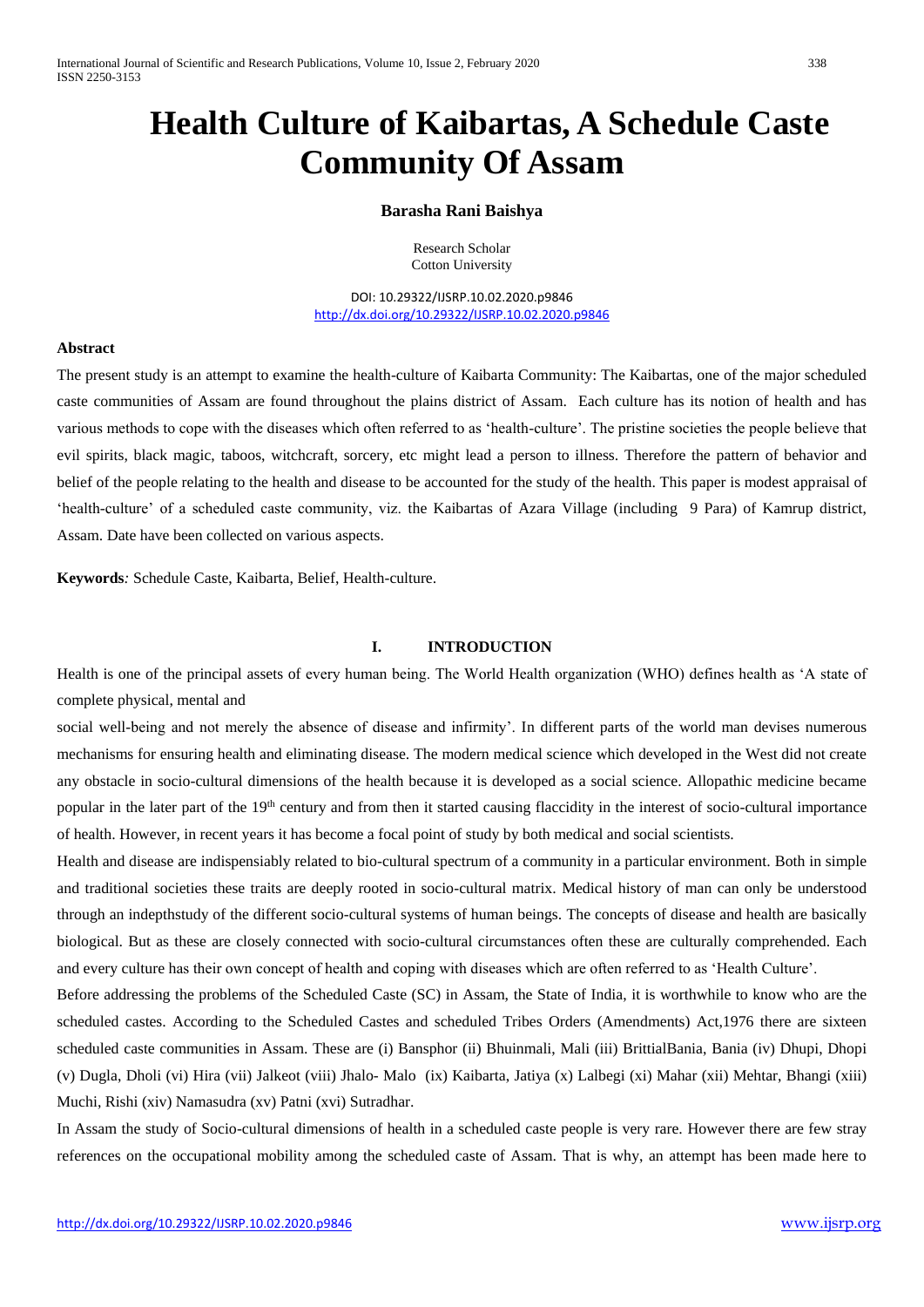ISSN 2250-3153 highlight the health culture of Kaibartas (fisherman community) residing at Azara village of assam in respect of their occupational identity.

#### **II. LITERATURE REVIEW**

There are many occupational communities in our society like potter, Goldsmith, Blacksmith communities etc. In many books especially emphasize on folk beliefs, associated with the occupation of these communities. Mariam K Deme narrates a popular myths about blacksmith community in his article from journal named 'The Supernatural in African Epic Traditions as a Reflection of Religious Beliefs of African Societies, Vol.16, (Online) 2010.

Peasant Potters of Orissa: A sociological study (Behura 1978) discusses different aspects of potter community. In an article, titled Maritime Trade and Orissa published in the Orissa Review Vol. XVII, No-4 (Dash, 2011) narrates some beliefs of the Kaibartas. In that article, the author focuses some traditional and cultural rituals of fishing communities of the state of Orissa. The study by GohainGoswami and Buragohain (1981) examines the benefits derived by Scheduled Castes including the Kaibartas under various development programmes in Assam. Th socio-economic structure of the Scheduled Castes populations in the Brahmaputra Valley of Assam including the Kaibartas has been studied by Barooah (2006). This is an analysis from geographical point of view. Natural calamities, fish diseases and use of new technology in fishing have resulted changes in the socio-economic conditions of the Kaibartas in many parts of Assam Ahmed's (1995) study of the Kaibartas of Barak valley is a case in point in this regard. Bezbaruah (2005) has studied the socio-economic change and dimension of social mobility among the Kaibartas in Assam.

#### **III. THEORITICAL BACKGROUND**

#### **1.00 THE LOCALE**

In the light of the above an attempt has been made to examine the 'health-culture' of a Kaibarta village of Assam. The village Azara is situated in the northwestern part of Guwahati, in Assam northeastern India, District of Kamrup. The residential areas of the locality are named as 'Para's, viz. Boripara, Kalitapara, Ganakpara, Maslaguwapara, Gosaipara, Bharatipara, Ojapara, Deoripara, Baruahpara etc. There are nine paras where most of the Kaibarta people are residing. Viz. Keotpara, Borboripara, Matiapara, Notunbasti, Medhipara, hirapara, Hatuwapara, Kona para. Nowapara. It is really a homogenous village inhabited by households of Kaibarta people. The total Kaibarta population of this village (9 para) is 1500 of which 766 are male and 734 are female.

Detailed data have been furnished in the following table.

TABLE-I

| No. of Area | No.of Households | No.ofKaibarta | <b>Total Population</b> | Kaibarta   |
|-------------|------------------|---------------|-------------------------|------------|
|             |                  | Households    |                         | Population |
|             | 220              | 197           | 3027                    | 1500       |
|             |                  | 89.54%        |                         | 49.55%     |

Distribution of kaibartahouseholdsalongwith population in the selected area

It is observed that a mixed character is noticed. Thus out of 220 households, 197 households are kaibarta household. Similarly out of a total population of 3027; 1500 are the kaibartas and rest 1527 are non-kaibartas.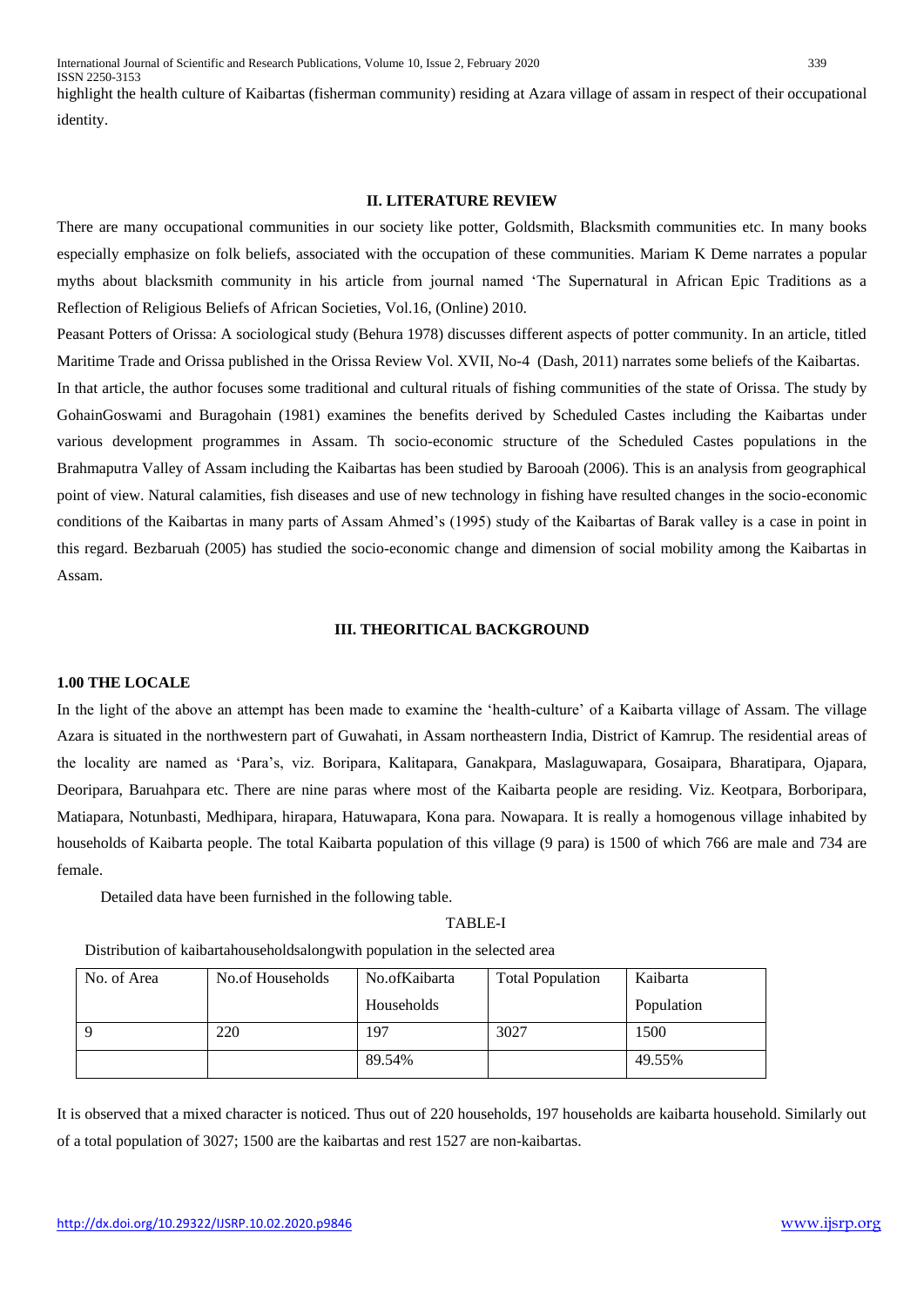#### **1.01 BELIEFS AND PROPITIATION**

Traditional Occupation of the Kaibarta Community is fishing. Fishing communities in Assam remain significant with their tradition and culture. They cherish some common folk beliefs when they go for fishing and practice their religion, observe theirsocial customs and performances and festivals. For example- Beel-Baaiz is a festival of the Kaibartas in this village. They go to DeeporBeel for fishing on 1st Sunday of January month every year. Non-Kaibarta can't go for catching fish on that particular day. Moreover women is not allowed to go for catching fish but they can sell fish in the market. Their beliefs revolve round their occupation and society and result in some narratives. These narratives tell us about some origin myths, fishing contraptions and water body. Fishermen's beliefs also result in the faith of deities and existence of evil spirits. MoreverKaibartas being influenced with their beliefs, observe and celebrate several religious occasions.

The villagers believe that man evil spirits and dieties can cast disease to human being. For avoiding such situations they strictly observe some pristine taboos. If a person is smitten with pox, the villagers never seek the help of a physician. Instead they propitiate the goddess Ai Bhagabati, more commonly known as 'Ai' who is believed to be goddess of pox. They also believe in evil eye. A baby under the influence of evil eye may be cured by uttering spells or by washing with the ritually sanctified water given by the village quack. During pre and post natal periods if a woman suffers from severe headache, vomiting, stomach pain, etc. they take the help of the village quack.

The villagers believe in witchcraft and sorcery. According to them an enemy can cause harm to person from doing so some people, especially the babies are made to tie the amulets around the necks or arms. The people have a firm belief that if a person commits a serious guilt without the knowledge of the fellow villagers if he or she suffers from a prolonged struggling in the death bed and only after confessing the guilt he or she can die peacefully.

# **1.02 DISEASE AND TREATMENT**

The common ailments of the people of this area are dysentery, fever, headache, itches, malaria, pain in different parts of the body, piles, pox, ringworms, toothache, troubles from round and thread worm, vomiting etc. For the treatment of disease they parallely depend on physicians as well as on archaic medicinal practices. Some traditionally known herbal medicines are used to curve such diseases instead of approach a qualified physician. But point to be noted that now a days new generation are well-educated. They advise their families to consult a doctor for disease.

The villagers have firm belief that some of the diseases including jaundice can be well treated by a village quack. The quack puts a garland,made of coctain plant around the head of the person suffering from jaundice. Inspite of repeated request of the investigator the quack did not disclose the identity of plant. He believes that if he discloses the name of the plant, the magical power to cure jaundice will be vanished from him. The present investigator had observed curiously that the garland, which at initial stage was just about the girth of the head, increases in circumference and gradually slips down from the head to the feet through the body. It is believed that as soon as the garland is thrown out, the patient is fully recovered from jaundice. Snake bite is also treated by a quack. The village quack uses various vegetative and other objects to cure different diseases. It should be noted here that the educated section also take occasional help from a quack in case of the diseases which are believed to be caused by supernatural powers.

Usually a child birth takes place in the dwelling house attended by experienced village women. If the situation becomes critical only then they seek the help of a doctor. Young generation are gradually aware of the immunization programme of the children. Small cuts, minor burnings, wasp, etc. are treated at home. In case of sprain hot turmeric paste is applied over the affected part. Fractures of bone resulting from accidents and cases of poisoning is immediately referred to qualified physicians. In the diseases like malaria, typhoid etc. also they seek the help of doctor. During the recent past the villagers had not experienced any epidemic.

#### **1.03 HYGIENE AND SANITATION**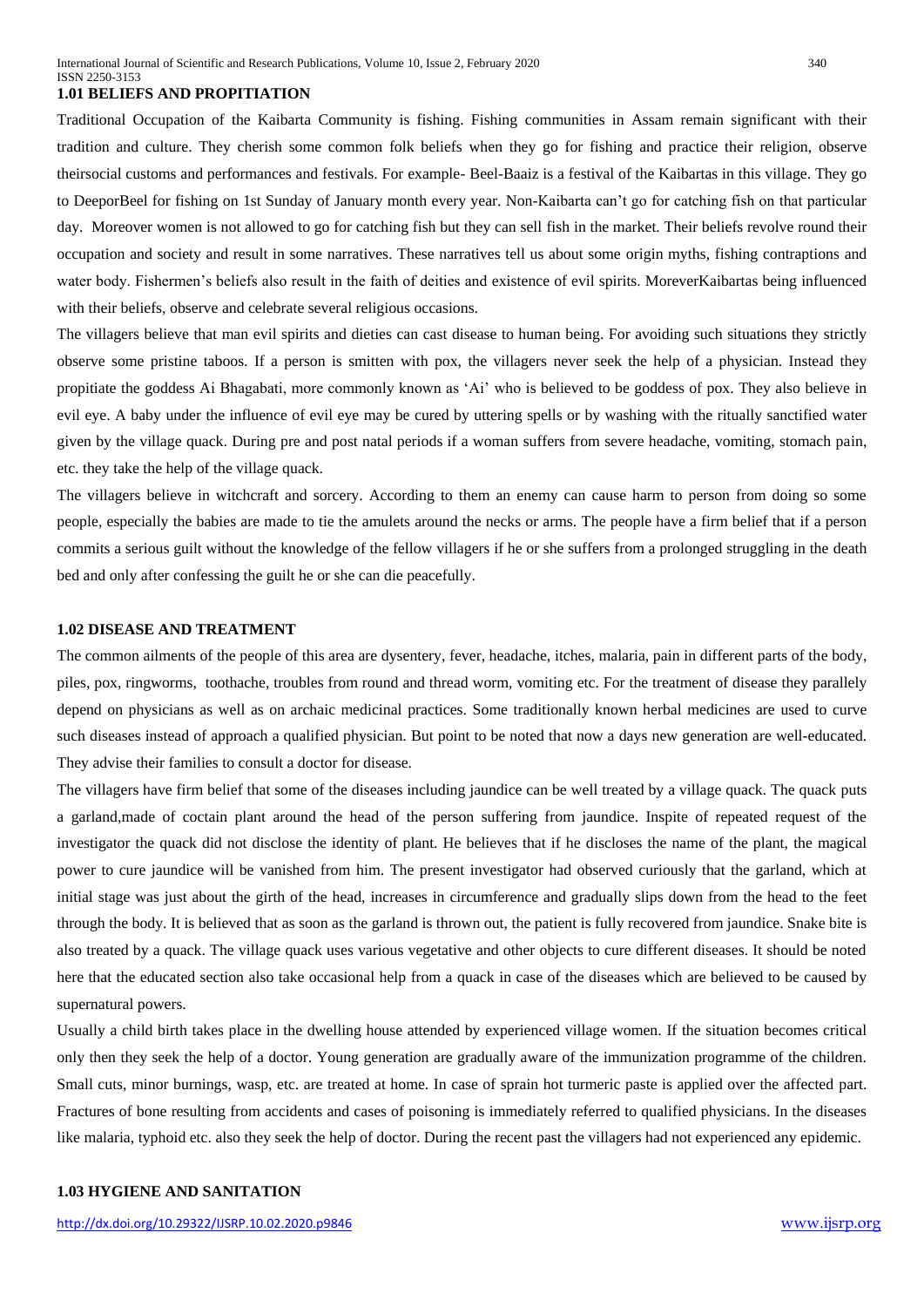Individual hygiene and methods of sanitation play a key role in the health status of a society. Due to the minimum numbers of doors and windows a kaibarta house is devoid of sufficient light and air. Not all Kaibartas houses are same. In 21<sup>st</sup> century they are also updated with the present situation. The surrounding trees make the houses dark and damp. Cow-dung is invariably deposited in front of the homestead for the facility to carry it from there to the agricultural field. Some families do not possess latrines and they use the nearby fields for the purpose. But this problem is quite solved as government by providing Swachh Bharat Abhijan, sanitation as well as they individually make the provision themselves. During the recent past it was a major problem.

The kaibartas of Azara have general concept of personal cleanliness. All the villagers take bath at least once a day regularly. The garbs of the villagers can be said as clean.

#### **1.04 FOOD AND DRINK**

Boiled rice is the staple food of the people. They are non-vegetarian and take curries of fish., meat and egg along with rice. Drinking tea is an integral part of the Assamese food habit. The kaibartas of Azara also take tea regularly atleast four times a day. Tea is generally taken alongwith homemade cakes, or biscuits purchased from the nearby markets. Betel-nut is taken by almost all the villagers irrespective of age and sex. Betel-nut is taken with betel vine leaf with a pinch of line and with or without a bit of tobacco. Curries of plantain flower, arum stems cooked with black pepper, leaves of bhedailata (herpestismonnieria) etc are given to a woman in post natal period. They believe if the curry of bottle gourd is given to a woman in this period flow and amount of her breast milk becomes sufficient. There also a few food taboos in pre and post natal periods for a woman. A man suffering from pox has to refrain from non-vegetarian diet, spicy food is not given to patient of dysentery. Such patient is given loosely cooked rice alongwith a curry of papaya, kanchkal( Musasanguinea), Indian penny wort, etc. Occasional fasting is part and parcel of the villager's life.

#### **IV OBJECTIVES OF THE STUDY**

The objectives of the present study are to describe and interpret, health culture of Kaibarta Community, living in Azara village, Assam.

Folk beliefs, food culture are associated with their occupational identity, religion, social customs and forms of oral tradition and festivals also. This study intends to discuss the impact of health-culture on these aspects. Moreover, this research project aims at collecting fishermen's belief in relation to their religion and supernatural aspects.

#### **V. METHODOLOGY**

This study relies on data collection from primary and secondary sources and bringing out a theoretical analysis of collected resources.

Data for the present study have been collected through intensive fieldwork. During fieldwork, data have been collected by employing various methods and techniques. In the beginning, some markets have been visited in order to gather information about the dwelling places of the fishermen (kaibarta) who come to the markets to sell fish. On the basis of their information, kaibarta village have been visited frequently. Thereafter some reports have been made with some village leaders and some influential persons in order to interact with the local people of this occupational community.Interaction have been mad with some old men and woman, belonging to this occupational community in order to get information about their health-culture. Reference may be made to some open-ended interviews, which have been undertaken to collect data. Library work has been undertaken in several libraries.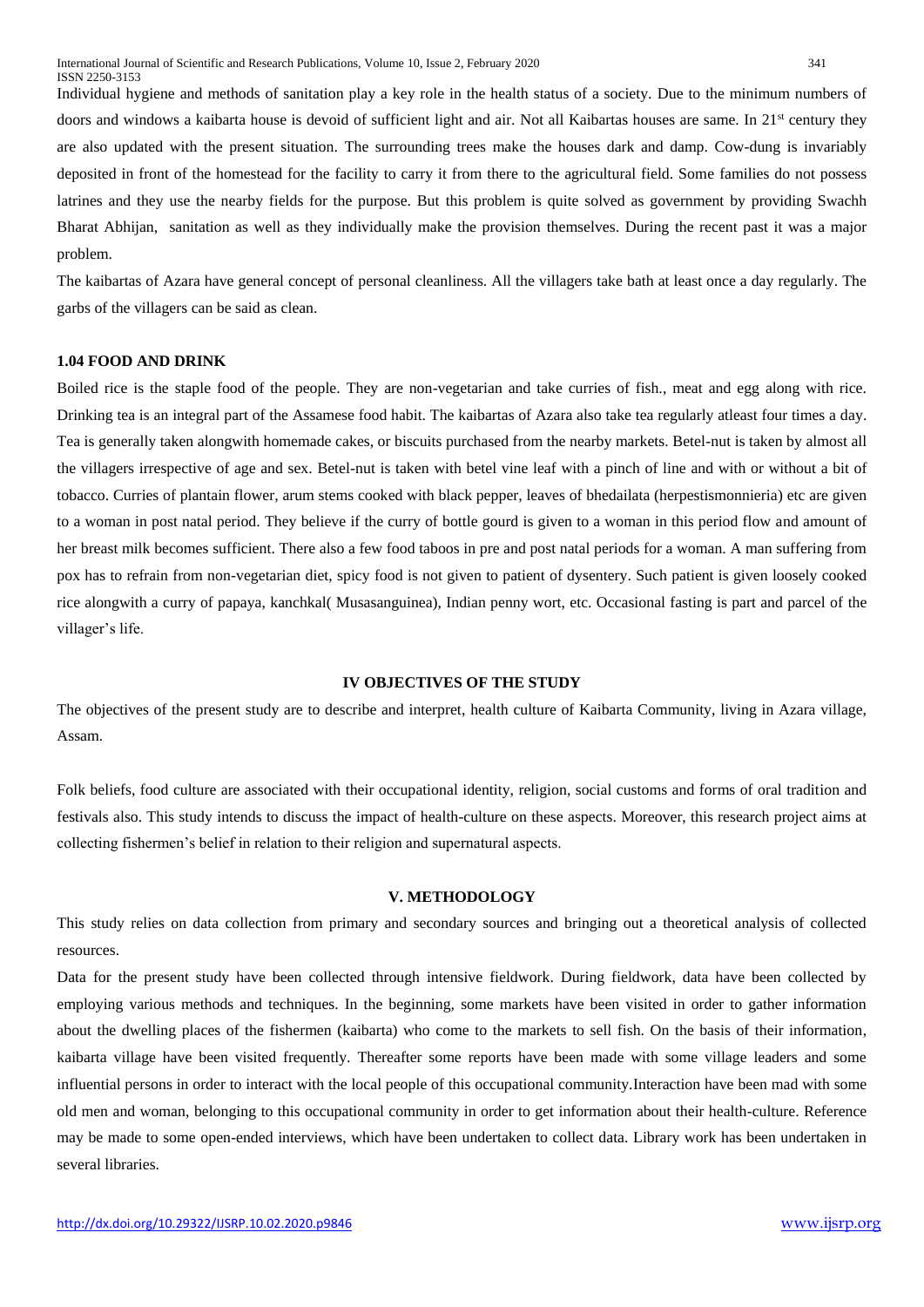According to the 2011 census, Kamrup District of Assam has a population of 1,517,202 in an area of 4345 sq.km. Field sites have been selected randomly at 3k.m. to 5 k.m. distances while undertaking this research work a para (area) of the village, mainly populated by kaibarta community, have been visited. Nearly 25 numbers of informants have been interviewed during field work to collect data. Mainly, interview method and observation method have been followed for data collection.

# **1.05 HERBAL MEDICINE**

We can notice that the villagers have an elaborate knowledge of the medicinal plants and their uses to cure various ailments. This has been continuing in their society from the remote past. From the Ayurvedic point of view also their knowledge on medicinal values of different plants can be said as adequate (Sarma:1978). Rather than giving an exhaustive list of medicinal plants used by the villagers,let us consider a few of them and some of their interesting sidelines:

- 1. Leaves of guava and pineapple to cure worms of the babies.
- 2. Leaves of neem(Media azadirachta) in skin diseases.
- 3. Leaves of doron (Lucuslinifolia) in malaria and dropsy.
- 4. Baked unripe pomegranate in diarrohea.
- 5. Leaves of Pachatia (vitexnequnde) in muscle pain.
- 6. Bhedailata (Echilesfructescene) leaves in dysentery.
- 7. Leaves of 'Sizu' (Euphorbia) in cough and piles.
- 8. Turmeric rhizome: hot paste in sprain, juice in worms.
- 9. Leaves of 'lemon' (Citrus medica-var) in constipation, vomiting and round worm.
- 10. Wood apple (Aegelemarmelos):ripe fruit in constipation and baked unripe fruit in dysentery.
- 11. Powder of amalakhi (Phyllanthusembilica), bhomora (Terminaliabelerica) in constipation.

## **VI. ADVANTAGES OF THE PRESENT SCENARIO**

The village is a urbanized one. It has infrastructural facilities like the availability of metalled road (approach road) having half kilometer length connecting the village with the National Highway No. 37. The village is electrified and it has been noticed except few, other households are electrified. The village is having a good group of educated manpower-formal as well as vocational (vocational in the sense that the persons gathered the same through experienced accumulated in different industrial premises) and most importantly it has been noticed that wave of modernity is sweeping over the village setting and effecting the villagers. They are trying to come out from the mooring of the traditional lives and the discourse it could be observed that quite a large number of people are trying to venture into new areas if opportunity could be provided by them. Various social taboos are gradually disappearing and more specially the young generation of the people who are becoming educated are trying to hold a new view of life and trying to embark on the new fields of occupation, business etc.

# **VII. SUMMARY AND CONCLUSION**

The villagers in general can be said as clean. However, due to the lack of proper drainage they may suffer from different disease. During the rainy season most of the villagers suffer from cold and cough, dysentery, malaria, typhoid etc. Due to the lack of proper knowledge about the life cycle of the worms. They know that a good number of diseases are spread by house flies and mosquitoes.

The villagers are aware of the fact that dirty water is one of the major causes of various diseases. They have an adequate idea of herbal medicine.

According to the advice of a physician an ailing villager may start to take medicine, but after taking two or three doses if he feels better then he stops taking the rest of the medicine.